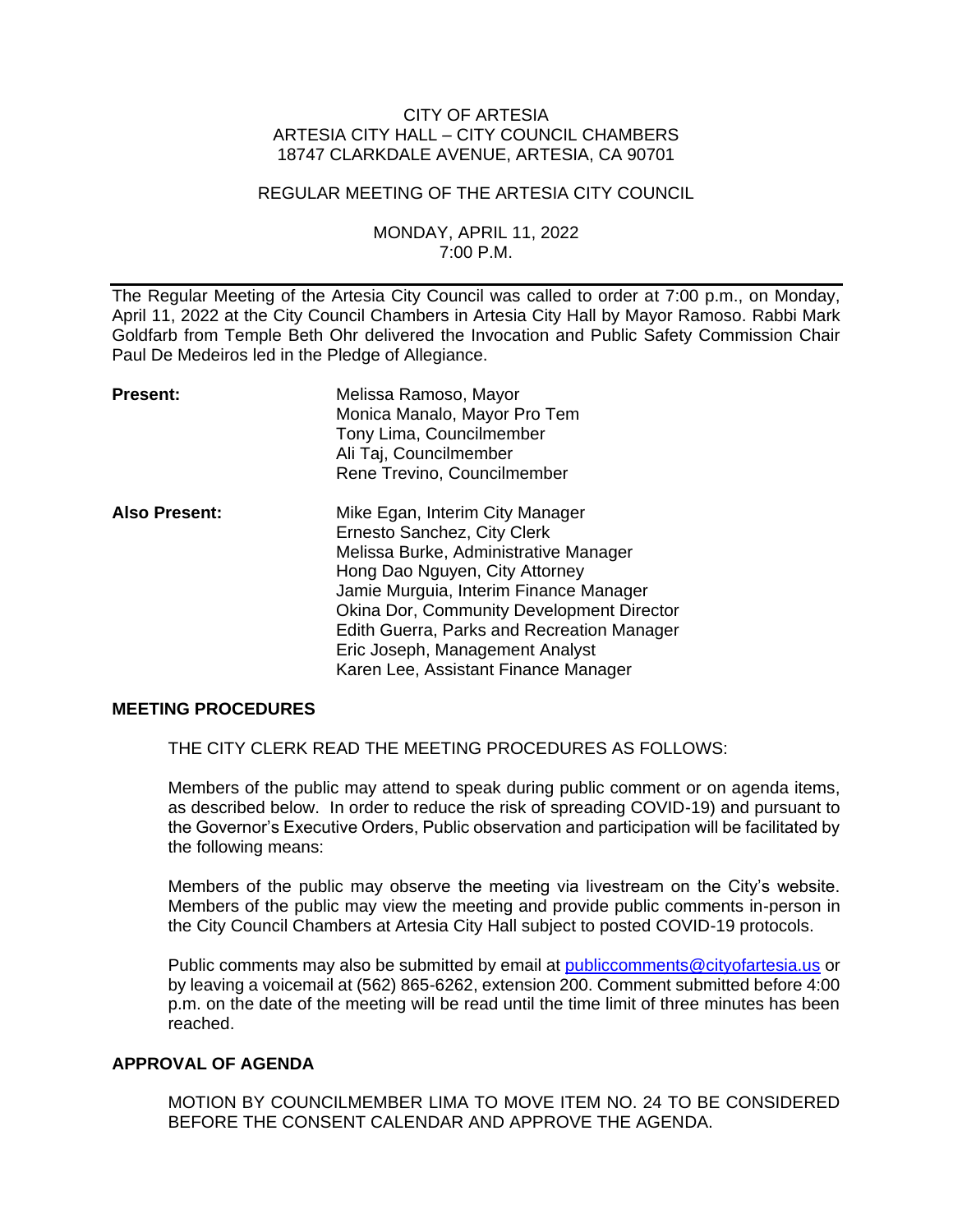MOTION SECONDED BY COUNCILMEMBER TAJ.

Said motion carried (5-0-0-0) in the following roll call vote:

| AYES:    | COUNCILMEMBERS:        | Trevino, Taj, Lima, Manalo, Ramoso |
|----------|------------------------|------------------------------------|
| NOES:    | <b>COUNCILMEMBERS:</b> | <b>None</b>                        |
| ABSTAIN: | COUNCILMEMBERS:        | <b>None</b>                        |
| ABSENT:  | COUNCILMEMBERS:        | <b>None</b>                        |

CITY COUNCIL ACTION: The Agenda was approved without objection 5-0-0-0.

## **ANNOUNCEMENT REGARDING SPEAKER CARDS PUBLIC COMMENTS**

The City Clerk presented the Announcement Regarding Public Comments and reported that there were no public comments.

### **COUNCILMEMBER COMMENTS**

Councilmember Trevino provided comments.

Councilmember Taj provided comments.

Councilmember Lima provided comments.

Mayor Pro Tem Manalo provided comments.

Mayor Ramoso provided comments.

### **CEREMONIAL PRESENTATION**

1. 2022 DONATE LIFE MONTH PROCLAMATION

Mayor Ramoso proclaimed April 2022 as Donate Life Month.

Gavin Sweeney from One Legacy accepted the proclamation and provided comments.

2. 2022 AUTISM AWARENESS MONTH PROCLAMATION

Mayor Ramoso proclaimed April 2022 as Autism Awareness Month.

Andy Kopipo from Autism Society of Los Angeles accepted the proclamation and provided comments.

3. 2022 SEXUAL ASSAULT PREVENTION AND AWARENESS MONTH PROCLAMATION

Mayor Ramoso proclaimed April 2022 as Sexual Assault Prevention and Awareness Month.

Ria Tierre from Peace Over Violence accepted the proclamation and provided comments.

4. 2022 RAMADAN MONTH PROCLAMATION

Mayor Ramoso proclaimed April 2022 as Ramadan Month.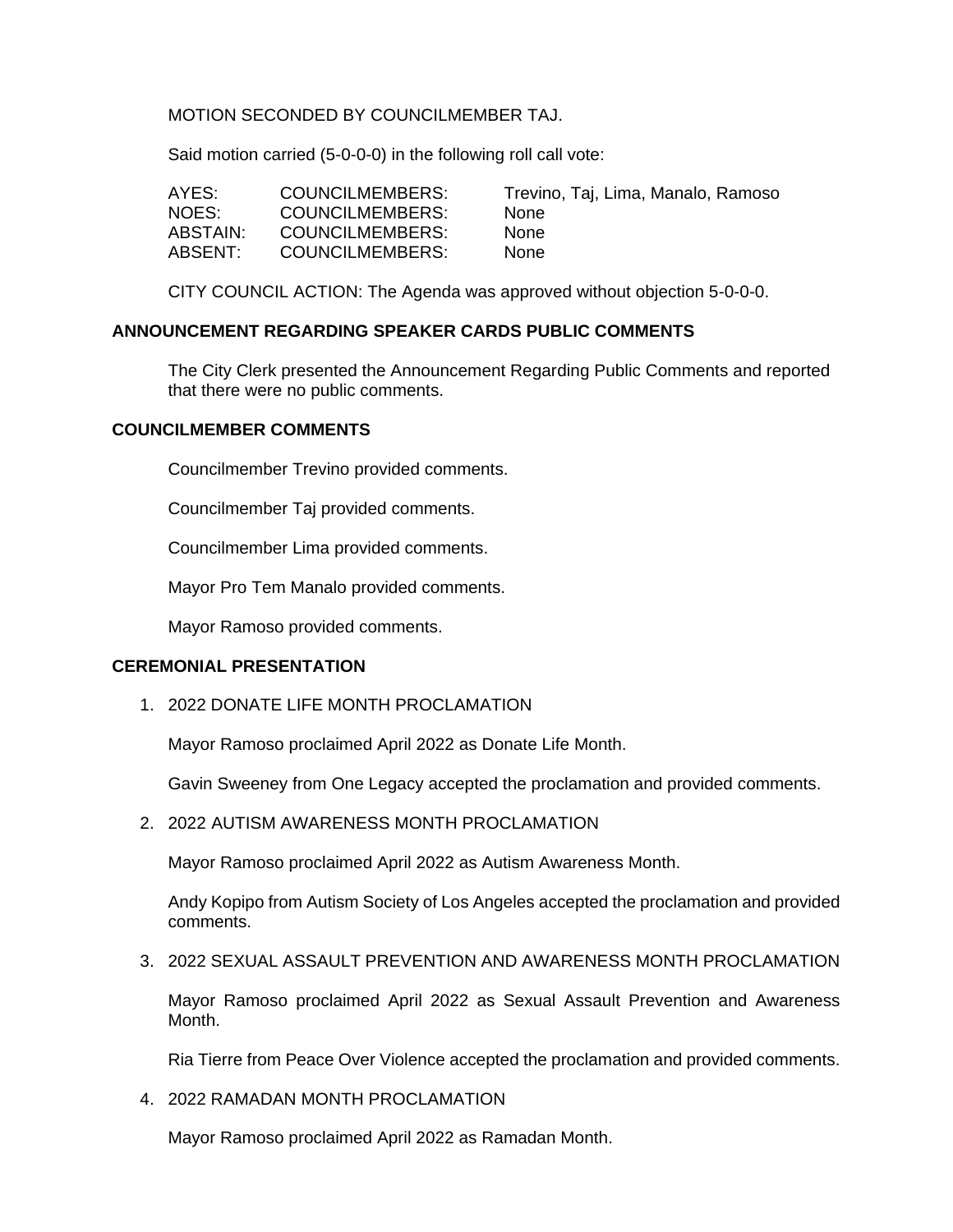## 5. EARTH DAY PROCLAMATION

Mayor Ramoso proclaimed April 22, 2022 as Earth Day.

6. ADULT SCHOOL STUDENT RECOGNITION DAY PROCLAMATION

Mayor Ramoso proclaims April 28, 2022 as Adult School Student Recognition Day.

Chuck Minear from ABC Adult School accepted the proclamation and provided comments.

### **ORDINANCE**

24. INTRODUCTION OF ORDINANCE NO. 22-925, AN ORDINANCE OF THE CITY OF ARTESIA, CALIFORNIA, REVISING CHAPTER 2 OF TITLE 4 OF THE ARTESIA MUNICIPAL CODE REGARDING FIREWORKS

Administrative Manager provided Staff Report.

Councilmember Trevino provided comments.

Councilmember Taj provided comments and asked question regarding item.

Interim City Manager answered questions regarding item.

Councilmember Lima provided comments.

Mayor Pro Tem Manalo provided comments and asked question regarding item.

Interim City Manager answered questions regarding item.

Mayor Pro Tem Manalo provided additional comments.

Mayor Ramoso provided comments.

City Clerk read public comments from Hyun Kim.

City Clerk read public comments from Corinne Costa.

City Clerk read public comments from Rocky Damico.

City Clerk read public comments from Dody Kane.

City Clerk read public comments from Ryan Bogert.

John Bangoloz provided public comments.

Ryan Klement provided public comments.

Patricia Dixon provided public comments.

Lela Nam provided public comments.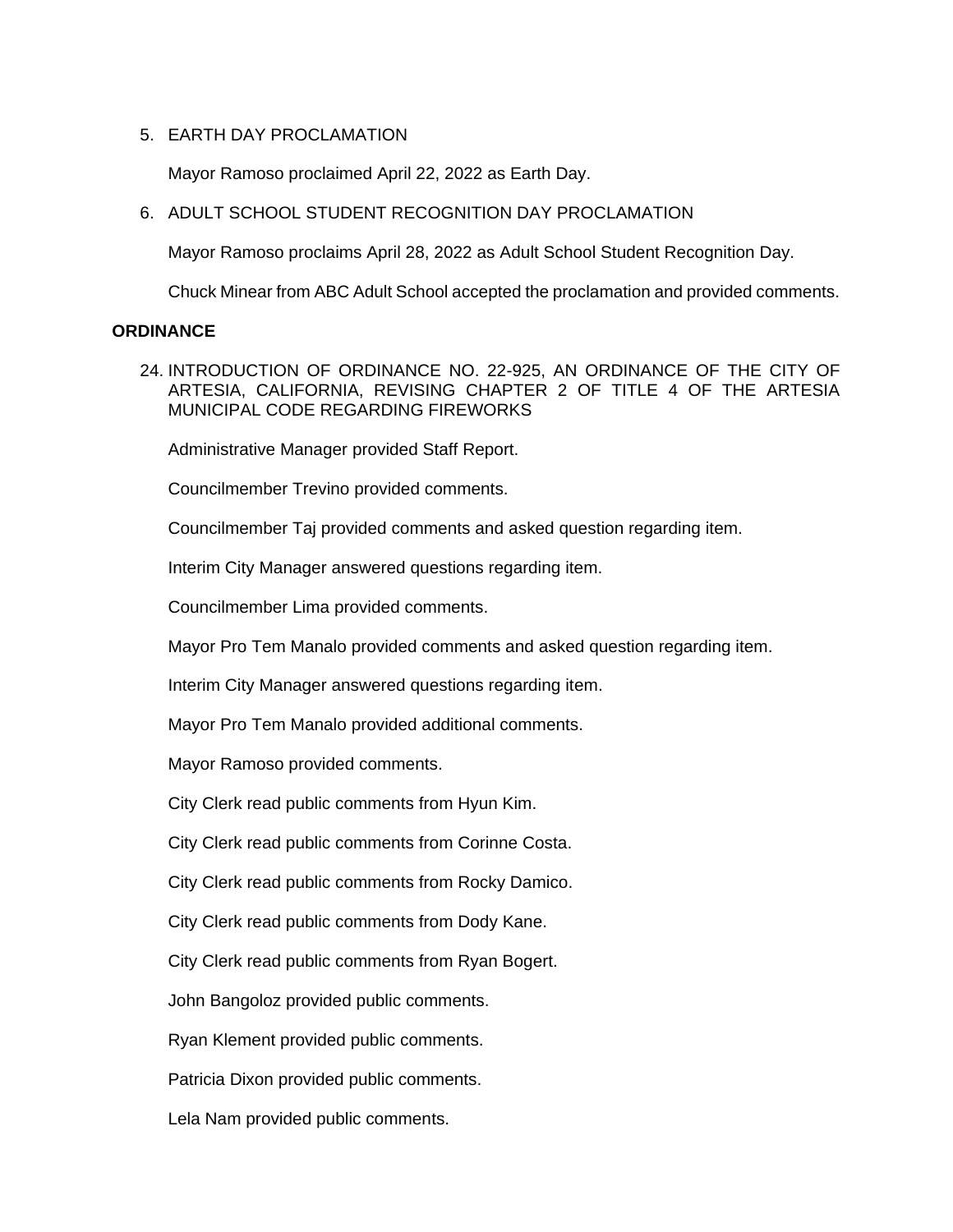Carl Fonseca provided public comments.

Mayor Ramoso provided comments.

Councilmember Trevino asked question.

Ryan Klement answered question.

Councilmember Trevino provided comments.

Mayor Pro Tem Manalo provided comments.

Mayor Ramoso provided comments and asked question regarding item.

Interim City Manager answered question regarding item.

MOTION BY COUNCILMEMBER LIMA TO INTRODUCE ORDINANCE NO. 22-925 WITH AMENDMENT THAT PERMITS THE SALE AND DISCHARGE OF FIREWORKS BETWEEN JUNE 28TH AND JULY 4TH.

MOTION SECONDED BY COUNCILMEMBER TAJ.

Said motion carried (5-0-0-0) in the following roll call vote:

| AYES:    | COUNCILMEMBERS:        | Trevino, Taj, Lima, Manalo, Ramoso |
|----------|------------------------|------------------------------------|
| NOES:    | COUNCILMEMBERS:        | <b>None</b>                        |
| ABSTAIN: | COUNCILMEMBERS:        | <b>None</b>                        |
| ABSENT:  | <b>COUNCILMEMBERS:</b> | <b>None</b>                        |

CITY COUNCIL ACTION: Ordinance No. 22-925 with an amendment was introduced without objection 5-0-0-0.

Mayor Pro Tem Manalo provided comments.

### **CONSENT CALENDAR (ITEM NOS 7 – 23)**

Consent Calendar Item Nos. 12, 14, 18 and 22 were removed from the Consent Calendar for separate discussion.

MOTION BY COUNCILMEMBER TAJ TO APPROVE THE CONSENT CALENDAR WITH THE EXCEPTION OF ITEM NOS. 12, 14, 18 AND 22.

MOTION SECONDED BY COUNCILMEMBER LIMA.

Said motion carried (5-0-0-0) in the following roll call vote:

| AYES:    | COUNCILMEMBERS: | Trevino, Taj, Lima, Manalo, Ramoso |
|----------|-----------------|------------------------------------|
| NOES:    | COUNCILMEMBERS: | <b>None</b>                        |
| ABSTAIN: | COUNCILMEMBERS: | <b>None</b>                        |
| ABSENT:  | COUNCILMEMBERS: | <b>None</b>                        |

CITY COUNCIL ACTION: Consent Calendar, excluding item nos. 12, 14, 18 and 22, was approved without objections 5-0-0-0.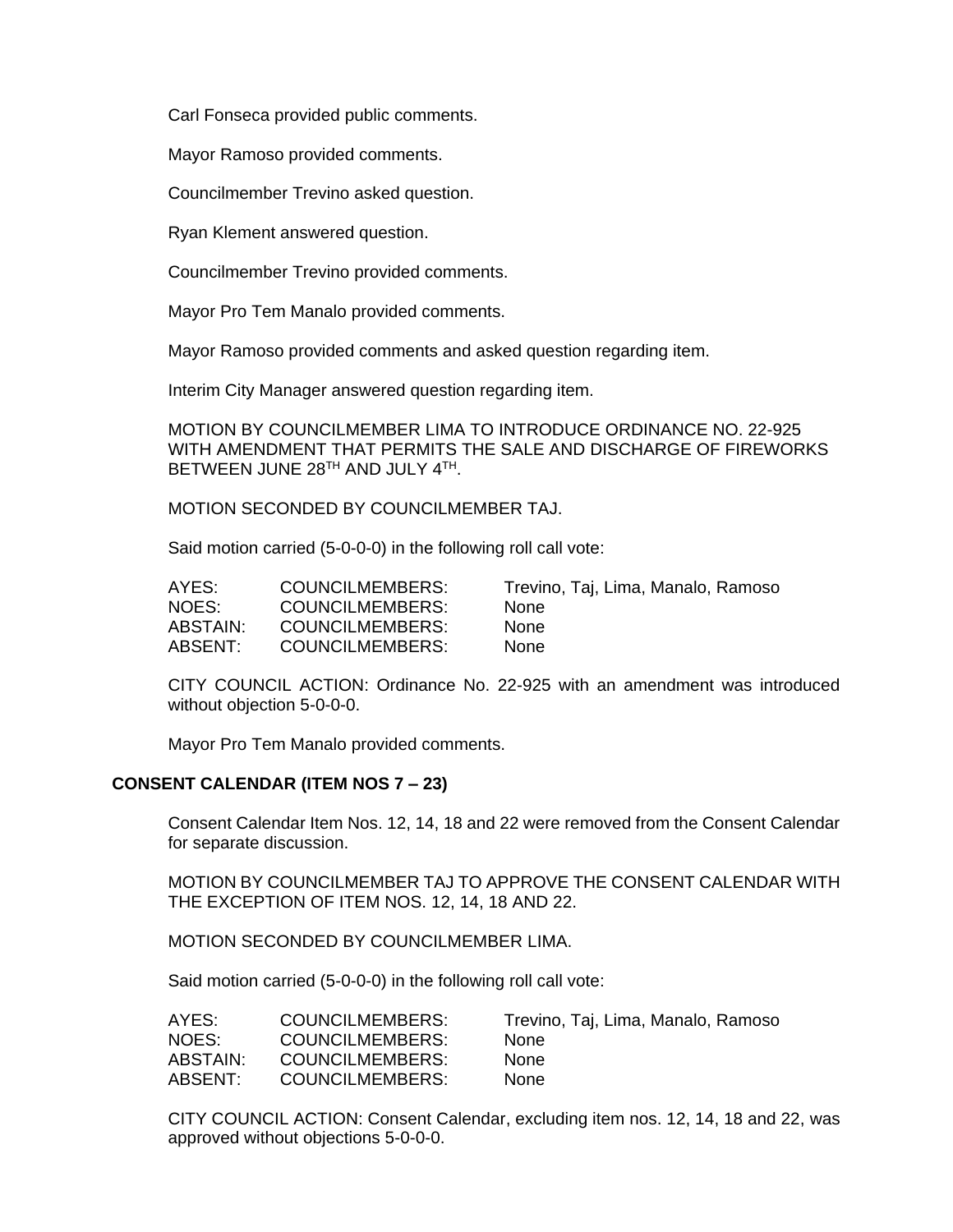12. APPROVAL FOR MAYOR OR MAYOR PRO TEM TO SIGN A LETTER IN SUPPORT FOR A \$180 MILLION STATE GENERAL FUND BUDGET REQUEST TO SUPPORT LOCAL ASSISTANCE FOR ORGANIC WASTE AND RECYCLING DEVELOPMENT AND IMPLEMENTATION

Mayor Ramoso abstained from item no. 12.

Interim City Manager provided Staff Report.

MOTION BY COUNCILMEMBER TAJ TO APPROVE ITEM NO. 12.

MOTION SECONDED BY COUNCILMEMBER LIMA.

Said motion carried (4-0-1-0) in the following roll call vote:

| COUNCILMEMBERS:        | Trevino, Taj, Lima, Manalo |
|------------------------|----------------------------|
| <b>COUNCILMEMBERS:</b> | <b>None</b>                |
| COUNCILMEMBERS:        | Ramoso                     |
| <b>COUNCILMEMBERS:</b> | <b>None</b>                |
|                        |                            |

CITY COUNCIL ACTION: Item no. 12 was approved 4-0-1-0.

14. APPROVAL OF FIRST AMENDMENT TO CONTRACT FOR CONSTRUCTION SERVICES BETWEEN THE CITY OF ARTESIA AND MARINA LANDSCAPE INC. FOR HISTORICAL DISTRICT RECREATIONAL TRAILS PHASE III: LANDSCAPING TO AUTHORIZE CITY MANAGER TO APPROVE EXTRA WORK

City Clerk provided Staff Report.

Patricia Dixon provided public comments.

Interim City Manager provided comments.

Administrative Manager provided comments.

Interim City Manager provided comments.

Michelle Diaz provided public comments.

Mayor Ramoso provided comments.

Councilmember Trevino provided comments.

MOTION BY COUNCILMEMBER LIMA TO APPROVE ITEM NO. 14.

MOTION SECONDED BY COUNCILMEMBER TREVINO.

Said motion carried (5-0-0-0) in the following roll call vote:

| AYES:    | <b>COUNCILMEMBERS:</b> | Trevino, Taj, Lima, Manalo, Ramoso |
|----------|------------------------|------------------------------------|
| NOES:    | COUNCILMEMBERS:        | <b>None</b>                        |
| ABSTAIN: | COUNCILMEMBERS:        | <b>None</b>                        |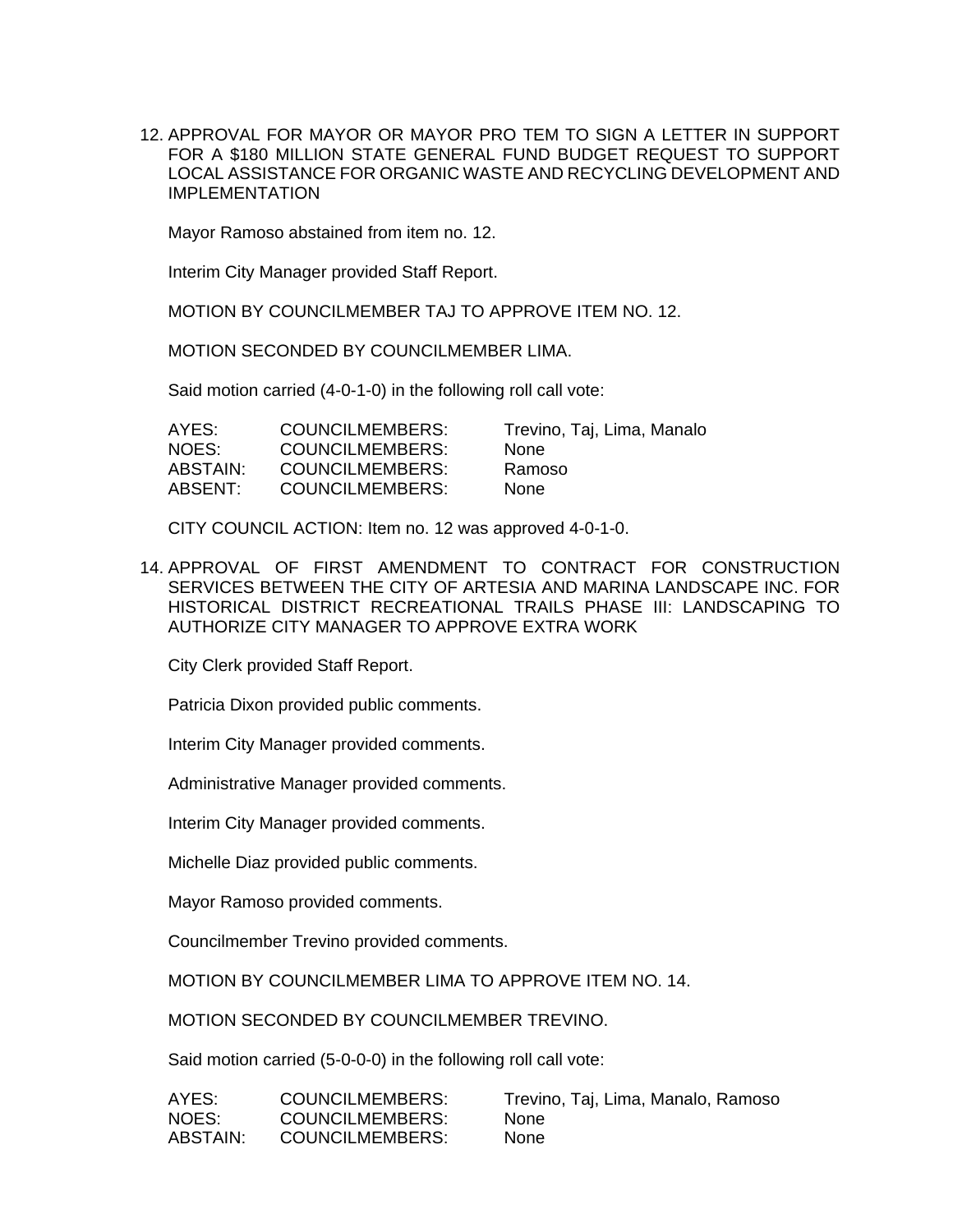#### ABSENT: COUNCILMEMBERS: None

CITY COUNCIL ACTION: Item no. 14 was approved 5-0-0-0.

18. APPROVAL OF RESOLUTION NO. ASA 22-44, A RESOLUTION OF THE SUCCESSOR AGENCY TO THE ARTESIA REDEVELOPMENT AGENCY APPROVING THE ISSUANCE OF REFUNDING BONDS IN ORDER TO REFUND CERTAIN OUTSTANDING BONDS OF THE DISSOLVED ARTESIA REDEVELOPMENT AGENCY, APPROVING THE EXECUTION AND DELIVERY OF AN INDENTURE OF TRUST RELATING THERETO, REQUESTING LOS ANGELES COUNTY FOURTH SUPERVISORIAL DISTRICT CONSOLIDATED OVERSIGHT BOARD APPROVAL OF THE ISSUANCE OF THE REFUNDING BONDS, REQUESTING CERTAIN DETERMINATIONS BY THE OVERSIGHT BOARD, AND PROVIDING FOR OTHER MATTERS PROPERLY RELATING THERETO

Interim Finance Manager provided Staff Report.

Mike Bush provided Presentation.

Councilmember Taj provided comments.

Councilmember Lima provided comments.

Mayor Pro Tem Manalo provided comments.

MOTION BY COUNCILMEMBER TAJ TO APPROVE RESOLUTION NO. ASA 22-44.

MOTION SECONDED BY COUNCILMEMBER LIMA.

Said motion carried (5-0-0-0) in the following roll call vote:

| AYES:    | COUNCILMEMBERS:        | Trevino, Taj, Lima, Manalo, Ramoso |
|----------|------------------------|------------------------------------|
| NOES:    | COUNCILMEMBERS:        | <b>None</b>                        |
| ABSTAIN: | COUNCILMEMBERS:        | <b>None</b>                        |
| ABSENT:  | <b>COUNCILMEMBERS:</b> | <b>None</b>                        |

CITY COUNCIL ACTION: Resolution No. ASA 22-44 was adopted 5-0-0-0.

22. SECOND READING AND ADOPTION OF ORDINANCE NO. 22- 922, AN ORDINANCE OF THE CITY COUNCIL OF THE CITY OF ARTESIA, CALIFORNIA, ADDING CHAPTER 24 (UNLAWFUL POSSESSION OF A CATALYTIC CONVERTER PROHIBITED) OF TITLE 5 (PUBLIC WELFARE) OF THE ARTESIA MUNICIPAL CODE ESTABLISHING REGULATIONS PROHIBITING THE UNLAWFUL POSSESSION OF CATALYTIC CONVERTERS IN THE CITY

City Attorney provided Staff Report.

Mayor Ramoso asked question regarding item.

City Attorney answered question regarding item.

Mayor Ramoso asked questions regarding item.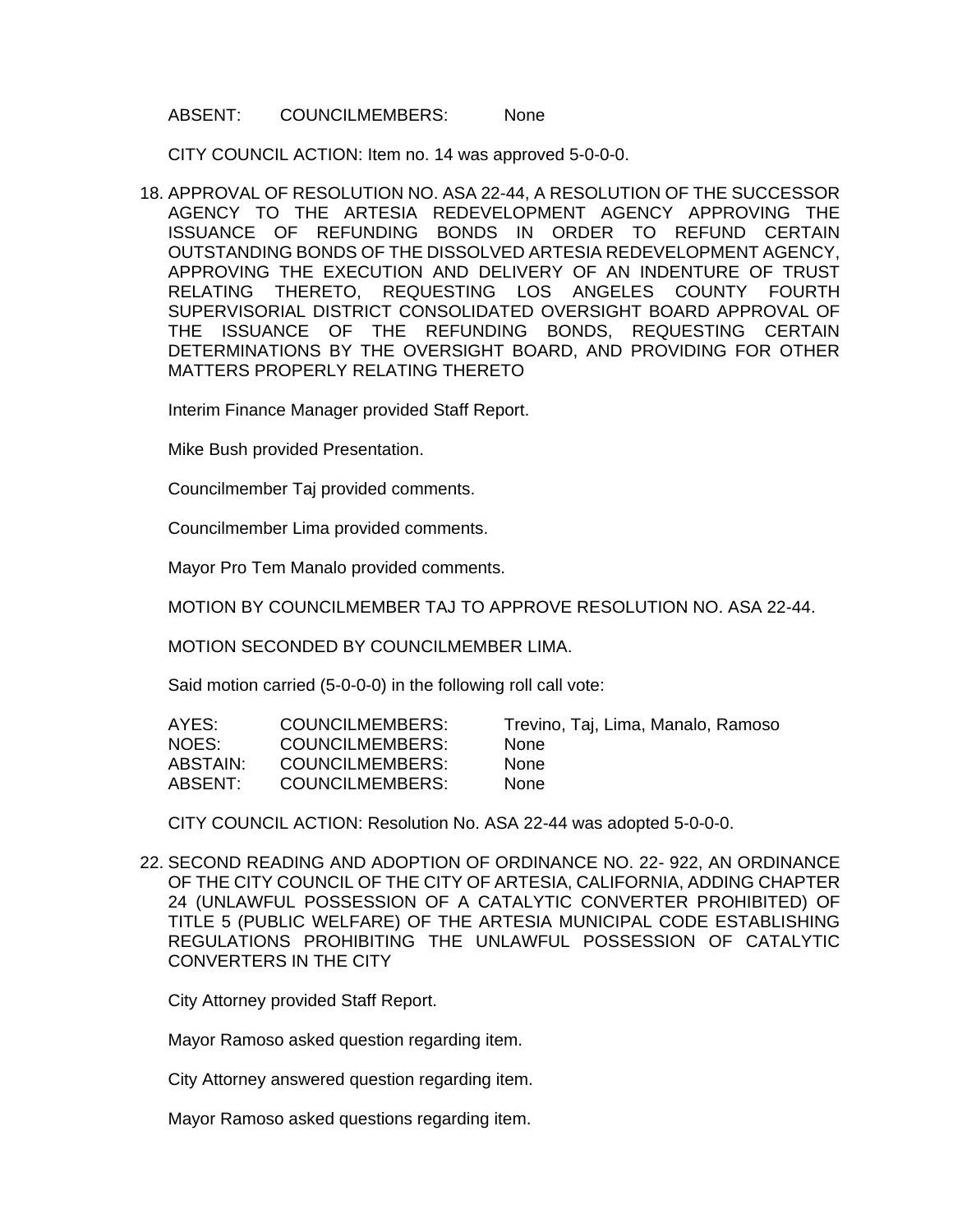City Attorney answered questions regarding item.

Mayor Ramoso provided comments.

Interim City Manager provided comments.

MOTION BY COUNCILMEMBER TAJ TO ADOPT ORDINANCE NO. 22-922.

MOTION SECONDED BY COUNCILMEMBER LIMA.

Said motion carried (5-0-0-0) in the following roll call vote:

| AYES:    | COUNCILMEMBERS: | Trevino, Taj, Lima, Manalo, Ramoso |
|----------|-----------------|------------------------------------|
| NOES:    | COUNCILMEMBERS: | <b>None</b>                        |
| ABSTAIN: | COUNCILMEMBERS: | <b>None</b>                        |
| ABSENT:  | COUNCILMEMBERS: | <b>None</b>                        |

CITY COUNCIL ACTION: Ordinance No. 22-922 was adopted 5-0-0-0.

### **PUBLIC HEARING**

25. PUBLIC HEARING; AND SECOND READING AND ADOPTION OF ORDINANCE NO. 22-924, AN ORDINANCE OF THE CITY COUNCIL OF THE CITY OF ARTESIA, CALIFORNIA, AMENDING VARIOUS SECTIONS OF THE ARTESIA MUNICIPAL CODE REGARDING OVERSIZED VEHICLE PARKING

Administrative Manager provided Staff Report.

Mayor Ramoso opened Public Hearing.

Kevin Kohl provided public comments.

Patricia Dixon provided public comments.

Mayor Ramoso closed Public Hearing.

Councilmember Trevino provided comments and asked question regarding item.

Interim City Manager answered questions regarding item.

Councilmember Trevino provided additional comments.

Mayor Pro Tem Manalo asked question regarding item.

Interim City Manager answered questions regarding item.

Mayor Ramoso provided comments.

Interim City Manager provided comments.

MOTION BY COUNCILMEMBER TAJ TO ADOPT ORDINANCE NO. 22-924.

MOTION SECONDED BY MAYOR PRO TEM MANALO.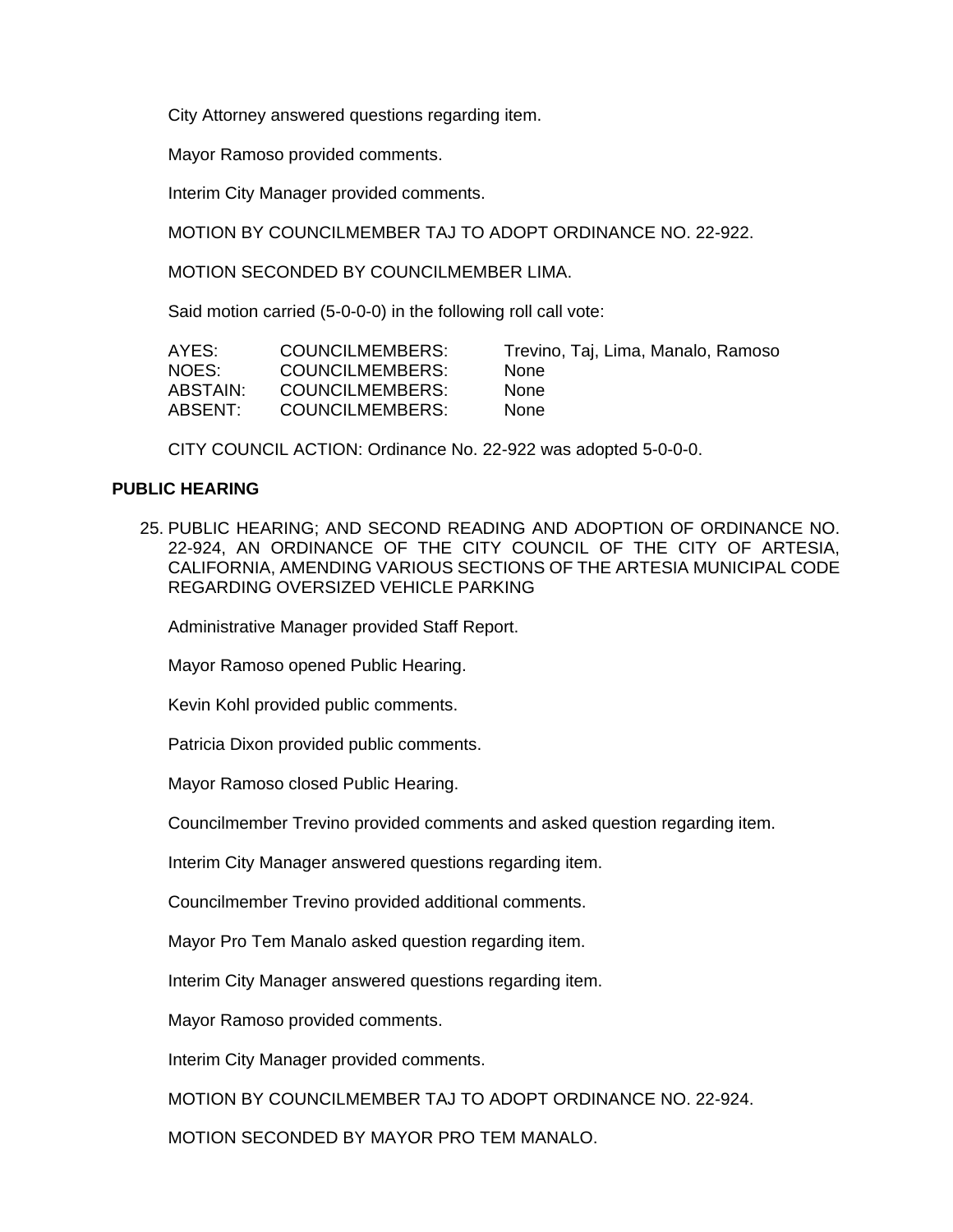Said motion carried (5-0-0-0) in the following roll call vote:

| AYES:    | COUNCILMEMBERS: | Trevii |
|----------|-----------------|--------|
| NOES:    | COUNCILMEMBERS: | None   |
| ABSTAIN: | COUNCILMEMBERS: | None   |
| ABSENT:  | COUNCILMEMBERS: | None   |

Trevino, Taj, Lima, Manalo, Ramoso

CITY COUNCIL ACTION: Ordinance No. 22-924 was adopted 5-0-0-0.

#### **DISCUSSION**

26. CONSIDERATION AND APPROVAL OF DESIGN ALTERNATIVES FOR CITY ENTRY MONUMENT SIGNS

Management Analyst provided Staff Report.

Councilmember Trevino provided comments.

Councilmember Taj provided comments.

Councilmember Lima provided comments.

Mayor Pro Tem Manalo asked questions regarding item.

City Clerk answered question regarding item.

Mayor Pro Tem Manalo provided comments.

Mayor Ramoso provided comments.

Administrative Manager provided comments.

CITY COUNCIL ACTION: City Council directed Staff to develop variations of Alternative No. 3 and bring to the City Council for consideration.

27. CONSIDERATION AND POSSIBLE ACTION TO DIRECT THAT THE PROPOSITION 218 NOTICE FOR A PROTEST HEARING BE MAILED FOR SOLID WASTE COLLECTION SERVICES RATES BY CR&R, INCORPORATED FOR A FIVE-YEAR PERIOD COMMENCING ON JULY 1, 2022

Assistant Finance Manager provided Staff Report.

Julie Barreda from CR&R provided Presentation.

Councilmember Trevino provided comments.

Councilmember Taj provided comments.

Councilmember Lima provided comments.

Julie Barreda provided comments.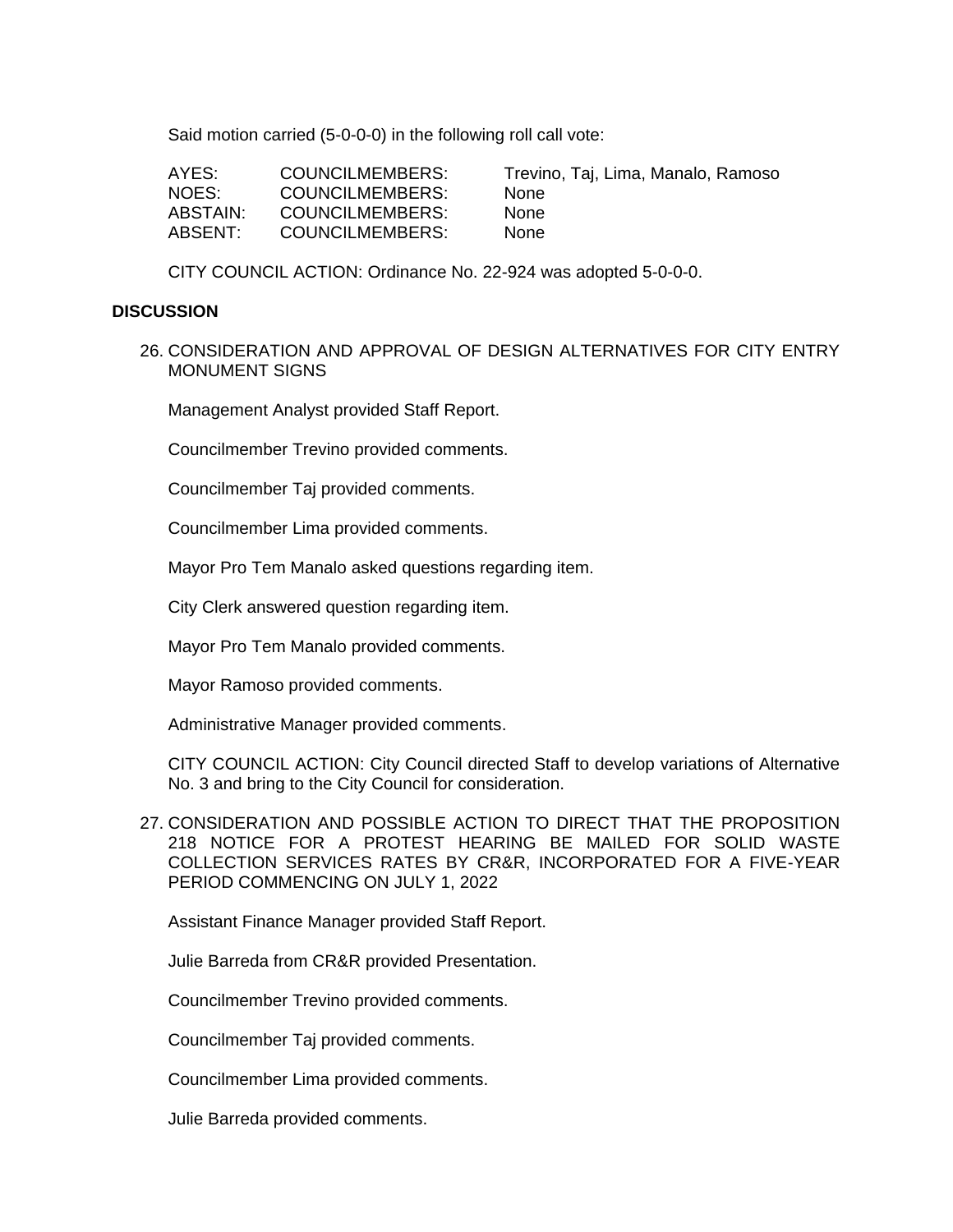Mayor Pro Tem Manalo provided comments and asked questions regarding item. Assistant Finance Manager answered questions regarding item.

Julie Barreda provided additional comments.

Assistant Finance Manager provided additional comments.

Mayor Ramoso provided comments.

Julie Barreda provided additional comments.

Councilmember Lima asked questions regarding item.

Julie Barreda answered questions regarding item.

Mayor Ramoso provided additional comments.

MOTION BY COUNCILMEMBER TREVINO TO DIRECT THAT THE PROPOSITION 218 NOTICE FOR A PROTEST HEARING BE MAILED FOR SOLID WASTE COLLECTION SERVICES RATES BY CR&R, INCORPORATED FOR A FIVE-YEAR PERIOD COMMENCING ON JULY 1, 2022.

MOTION SECONDED BY COUNCILMEMBER TAJ

Said motion carried (5-0-0-0) in the following roll call vote:

| AYES:    | COUNCILMEMBERS: | Trevino, Taj, Lima, Manalo, Ramoso |
|----------|-----------------|------------------------------------|
| NOES:    | COUNCILMEMBERS: | <b>None</b>                        |
| ABSTAIN: | COUNCILMEMBERS: | <b>None</b>                        |
| ABSENT:  | COUNCILMEMBERS: | <b>None</b>                        |

CITY COUNCIL ACTION: Motion was approved 5-0-0-0.

### **STAFF INFORMATIONAL REPORTING**

28. INTERIM CITY MANAGER INFORMATION BRIEF

Interim City Manager provided Information Brief.

Councilmember Lima asked questions.

Administrative Manager answered questions.

Councilmember Trevino provided comments.

Interim City Manager provided comments.

Mayor Ramoso provided comments.

Councilmember Taj provided comments and asked questions.

Interim City Manager answered questions.